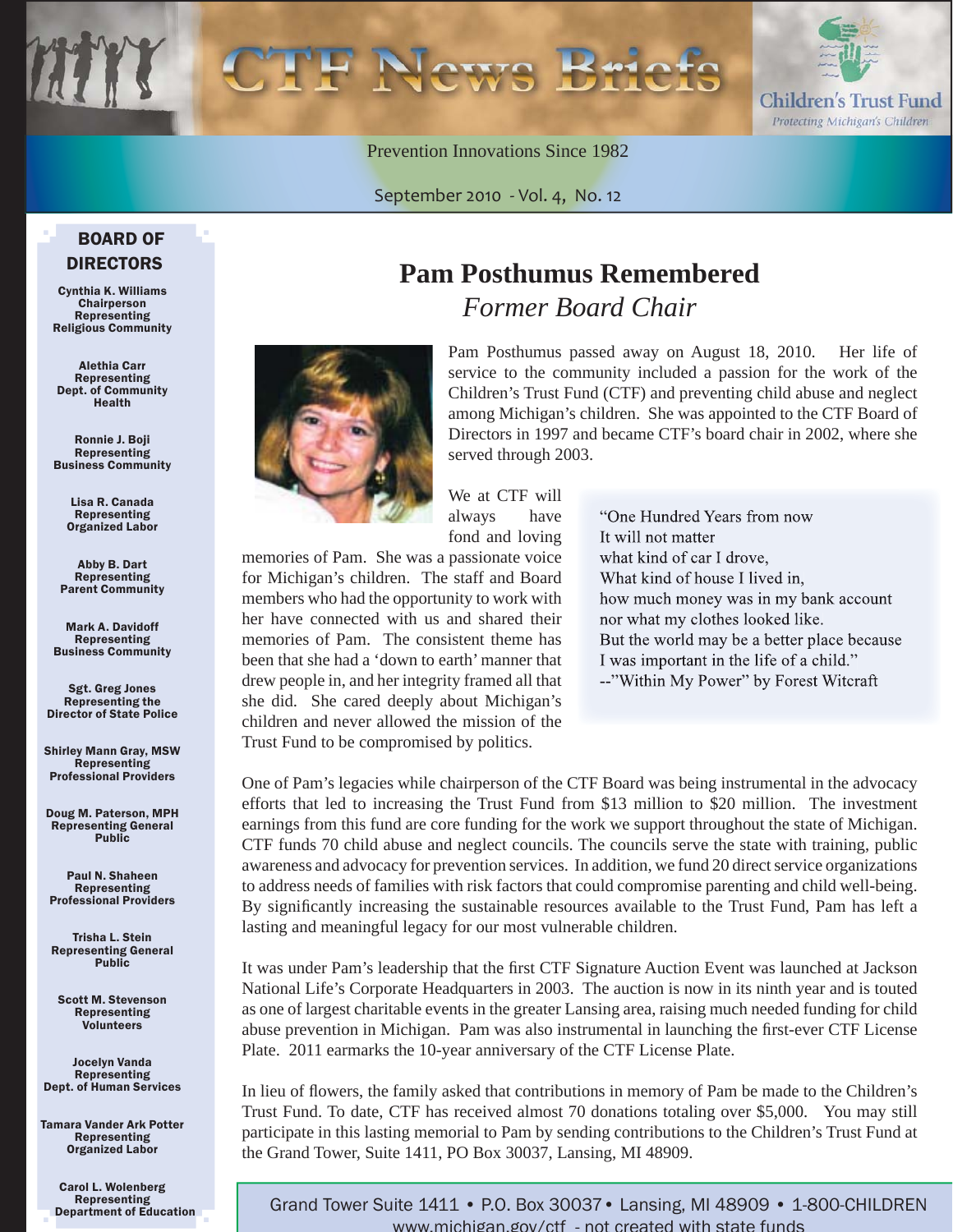## **Direct Service Grants**

Ongoing thanks and appreciation for your commitment to Michigan's communities!

ׇ֞֘֝

#### **Direct Services Year-end Grant Payments Schedule Reminder Establishing an Account Payable**

CTF must have a paper copy of your estimated expenses mailed to CTF (Attn: Sylvia Brown Jones) by September 10, 2010. You must only list your anticipated CTF expenditures in section III. Please be sure that your anticipated expenditures will be sufficient to cover the actual costs that you ultimately submit. Do not include any matching funding on this report - neither cash nor in-kind match funds. You should disregard section IV. Remember to send in with an original signature.

If we do not receive your estimated expenditures by September 10, and we do not receive your actual billing until after October 15, 2010, then additional layers of approval must be completed. If this occurs, your final payment will be significantly delayed, and you run the risk of these expenses being charged to your FY 11 grant. Please avoid any such scenarios by assuring that we have your Accounts Payable as described in the previous paragraph.

#### **Direct Services Workgroup**

The DS Workgroup teleconference is scheduled for September 16th, from  $1:00 \text{ pm} - 2:30 \text{ pm}$ . Email notifications will also be sent out.

CTF Conference Call Number: 877-336-1828 Access Code: 8088351



Tip for this month: When you have children yourself, you begin to understand what you owe your parents. --Japanese Proverb

٦

#### **Submitting 4th Quarter Actual Expenditures**

Grantees can submit actual 4th Quarter expenditures (FSRs) in EGrAMS, starting October 1. Your actual CTF expenses should not exceed what was submitted on your estimated DHS-3469. Contract Payment Unit will process what they can of the actual FSRs through October 15, but there is no guarantee that all actual expenditures received before this date will be processed as a current year (FY 10) payment versus being recorded as a FY 10 account payable.

DHS cannot start liquidating payables or unrecorded obligations until the Office of the State Budget has recorded them. This means that, even though payables are set up in September, DHS cannot process payables until approximately early December. CTF wants to make sure our grantees are aware of these timeframes.

Thank you for your attention to the above critical timelines. If you have any questions, please call Sylvia Brown Jones, Direct Services Coordinator, at (517) 241-7792.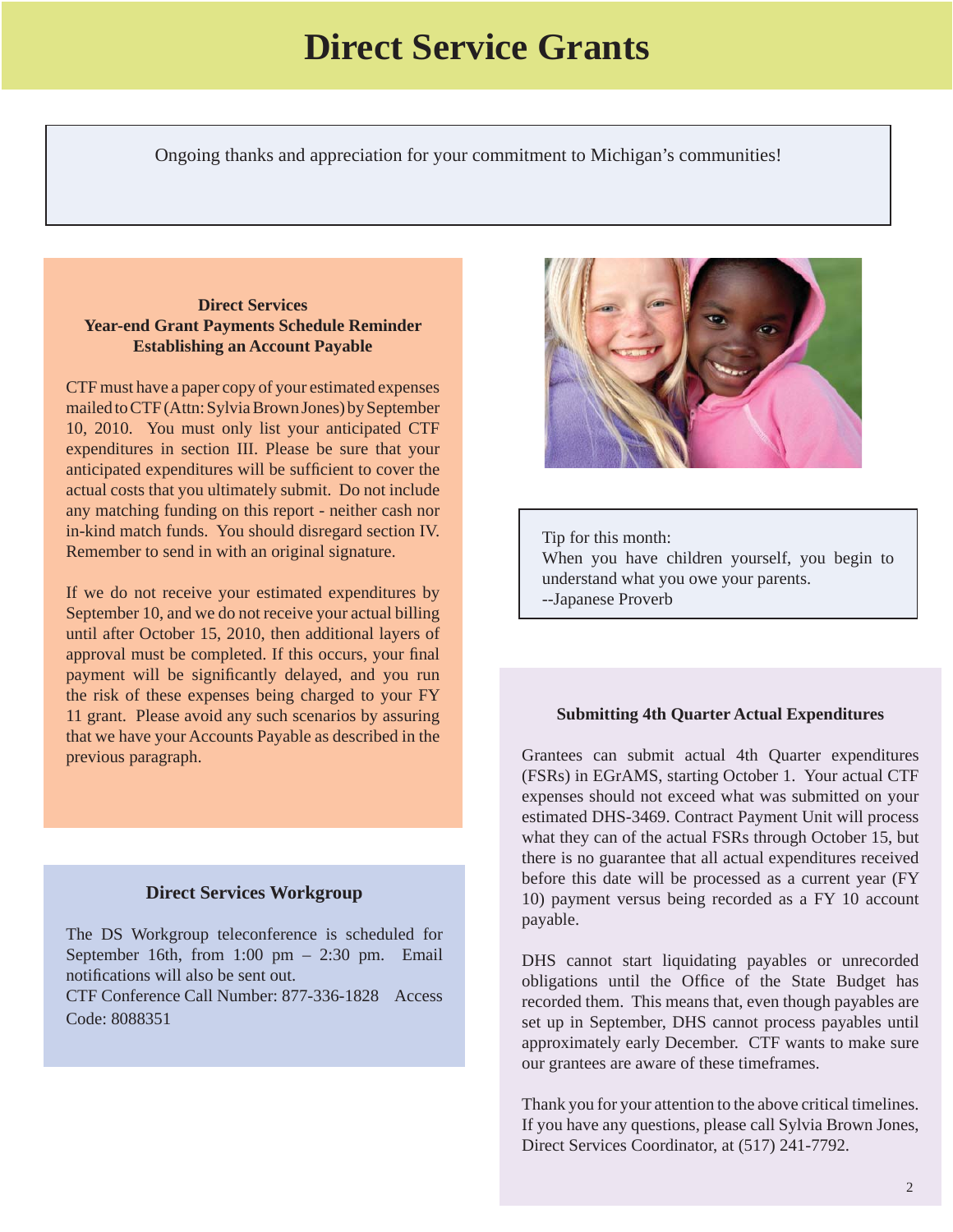## *Direct Services Grant of the Month*

## **MSU Extension- Leelanau County Family Coordinating Council Parenting Communities**

**The Leelanau Parenting Communities program provides services and family support based on the Strengthening Families protective factors framework. Maggie Sprattmoran, program director, conducted an interview with Maja LaForest and her two children, Tenzin and Milo, to learn how the program and protective factors have helped their family.**

#### CONCRETE SUPPORTS

When my husband lost his job of 20 years, our home visitor was devoted to helping us learn more about the various supports—financial and otherwise—that might be helpful to our family. Her support helped us navigate the systems, and helped me stay focused on my primary role in guiding my children rather than sinking with my ever increasing concerns about financial issues. Our home visitor helped me manage the stress and make decisions that were less reactive and more in line with our family values.

#### PARENTAL RESILIENCE

The playgroups keep me resilient. I am committed to being home with my children during these important early childhood years, but live in a rural and isolated area. Connecting with other families and the Parenting Communities staff helps me feel stronger. When I am home alone with the children, the days can get long and the many duties and responsibilities I face can become overwhelming—I am tandem nursing, potty training, and managing the household as well as supporting the many needs of these young children. During playgroups, I get sweet reminders about how important and precious this time is, and am lifted away from the nagging list of things to do and reoriented to the opportunity and joy of this time in life. In essence, playgroups help me refocus from a glass half empty to a glass half full perspective. Another thing about playgroups that I love is that the staff sees my children as unique and beautiful people, which again strengthens my parenting resilience.

#### PARENTING AND CHILD DEVELOPMENT

Parents Together, the parent education evenings, have made a big impact on our family. It has given my husband and me common ground upon which to discuss our parenting practices. We both grew up in spanking households and now we can talk about what to do instead. The concepts we learn about have helped us think about how the very language we use with our children sets some values and expectations about how to be in the world. I LOVE this idea, and it has really strengthened the way my husband and I talk about, think about and share guiding and discipline.

#### SOCIAL EMOTIONAL DEVELOPMENT

Our home visitor has also been super helpful in helping me understand the sensory issues of my child. He has some sensory issues that seem to get in the way for us sometimes. Special education therapists were unable to help us address the behavior and due to my husband's job loss, we are not able to afford the private therapies that were so helpful. Our home visitor recognized our dilemma and sought some education about sensory issues which she has brought into our household. We are so thankful!

#### SOCIAL CONNECTIONS

Social Connections are made for us in lots of ways through the program. We have grown a supportive community through the relationships we've made at playgroups and Parents Together sessions. I attend between 1 and 3 playgroups each week. I mentioned what a difference this makes in terms of my own sense of resilience, but it has also helped my son learn to play with a consistent group of children. I especially love the bi-lingual playgroups—the exposure to people who speak, look and live somewhat differently from our family is really important to us. The bi-lingual playgroups give us a chance to learn another language and to make friends with people who are native speakers of Spanish—we love it! I believe that teaching my children compassion is one of my most important jobs, and this playgroups helps me accomplish that goal.

Why is compassion so important? Compassion informs ALL decisions we make; it is instrumental to happiness and defines the core values of humans. I tell people that when my boys grow up, if I can say they are compassionate boys, I'll feel that I've done my job. The five factors are a lovely way for me to express my goal of teaching compassion and living a compassionate life. Through Parenting Communities, I am treated with compassion, I am able to treat others with compassion, and I am able to be grounded back to my core value of compassionate parenting. 3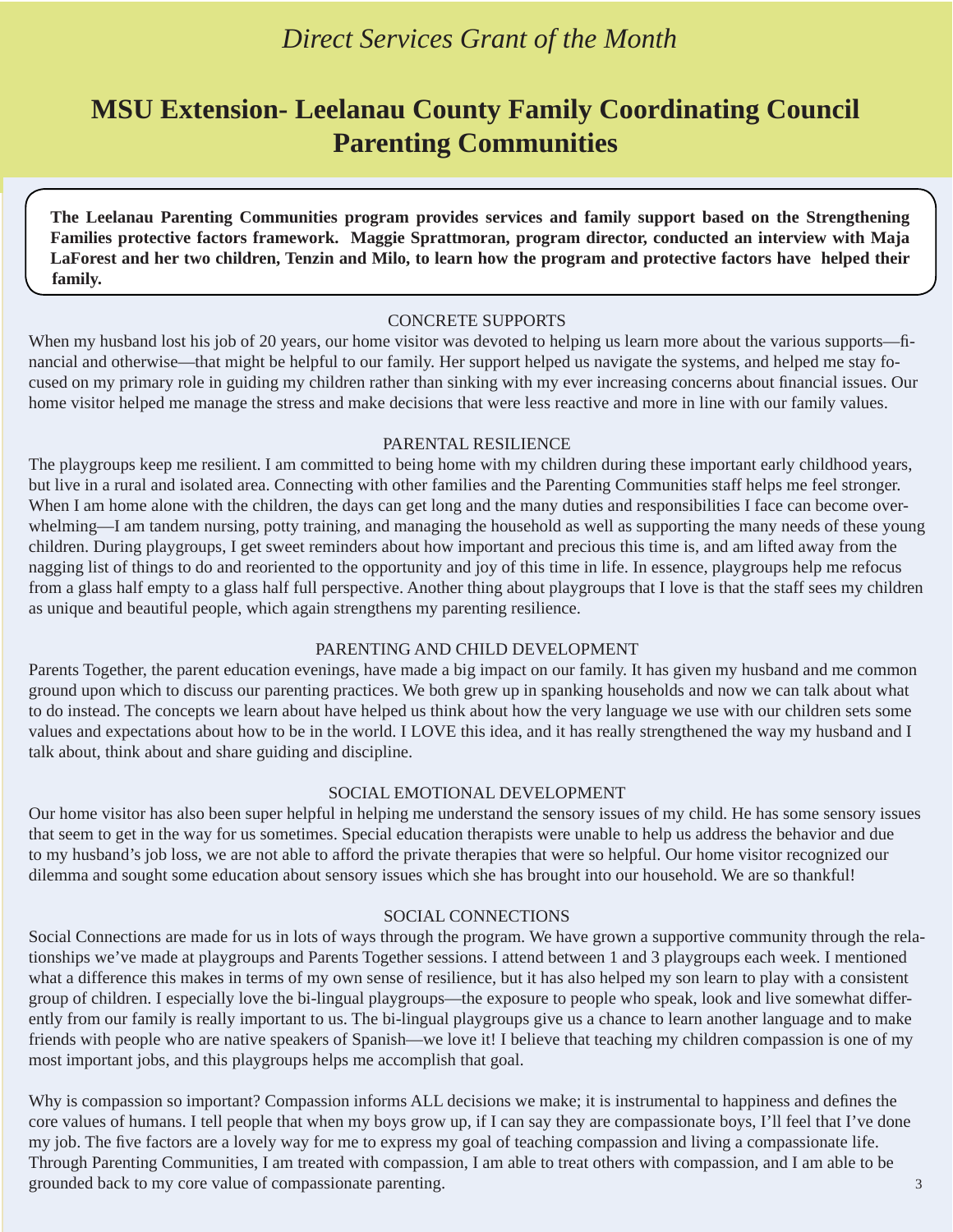## **Local Councils**

## **Regional Meetings**

*By Emily S. Wachsbeger*

All seven scheduled regional meetings are now in the past for 2010. The last stop of my adventures was the U.P. in the latter part of August, 2010. Other than a bit of anxiety about driving at dusk and sharing the road with Bambi near Iron Mountain, all was great! Special thanks go out to our host councils, the Children's Advocacy Network of Iron/Dickinson and the Luce County Child Protection Council. Bill Reid and Kristina Carlson of Iron/Dickinson and Nancy Victorson of Luce contributed greatly to the success of their respective meetings. The feedback and data provided by meeting participants on peer sharing, regional fundraising, regional meetings and other concerns will help CTF to provide valuable support to the local councils.

In reflecting upon this summer's regional meeting experience, I have been greatly impressed by the collaborative spirit, creativity, talents, energy and dedication of the CTF Local Council Coordinators from across Michigan. We are truly blessed to have each one of you on the team! Each region expressed great enthusiasm for the meetings. CTF will continue with regional collaboration experiences beginning with the October annual training and in another round of regional meeting travels planned for 2011. It is truly my honor to work with each one of you.

## **CTF Annual Training**

## **Register Now for the Conference on Child Abuse and Neglect!**

Registration is now available for the 29th Annual Michigan Statewide Conference on Child Abuse and Neglect: Prevention, Assessment and Treatment. The conference will take place on October 18 and 19, 2010, at the St. John's Conference Center in Plymouth. CTF is partnering with the University of Michigan to bring this conference to CTF grantees. Please note that CTF grantees are required to send at least one person to the conference (CTF will pay registration costs for up to two attendees).

Details about the conference, including workshop descriptions and registration forms, are available at http://cme.med.umich. [edu/childconference/. To register, go to "How to Register" and choose "Payment by Children's Trust Fund." If more than](http://cme.med.umich.edu/childconference/)  two people from your CTF-affiliated program plan to attend, additional registrants should use the "Payment by Individual" or "Payment by Agency" option.

CTF has secured a block of rooms at the state rate (\$65/night) at the Hilton Garden Inn-Plymouth, which is located less than one mile from the conference site. Rooms are available on a first-come, first-served basis and reservations must be made by October 3, 2010. When making reservations, please indicate that you are with the Children's Trust Fund (not the CAN conference, which has a rate of \$99/night). Reservations can be made by calling the Hilton at 734-354-0001. Rooms are also available at the Inn at St. John's at a reduced conference rate of \$129 (and a limited number at the government rate of \$93). Information can be found at http://www.theinnatstjohns.com. Hotel and travel costs are the responsibility of individual grantees.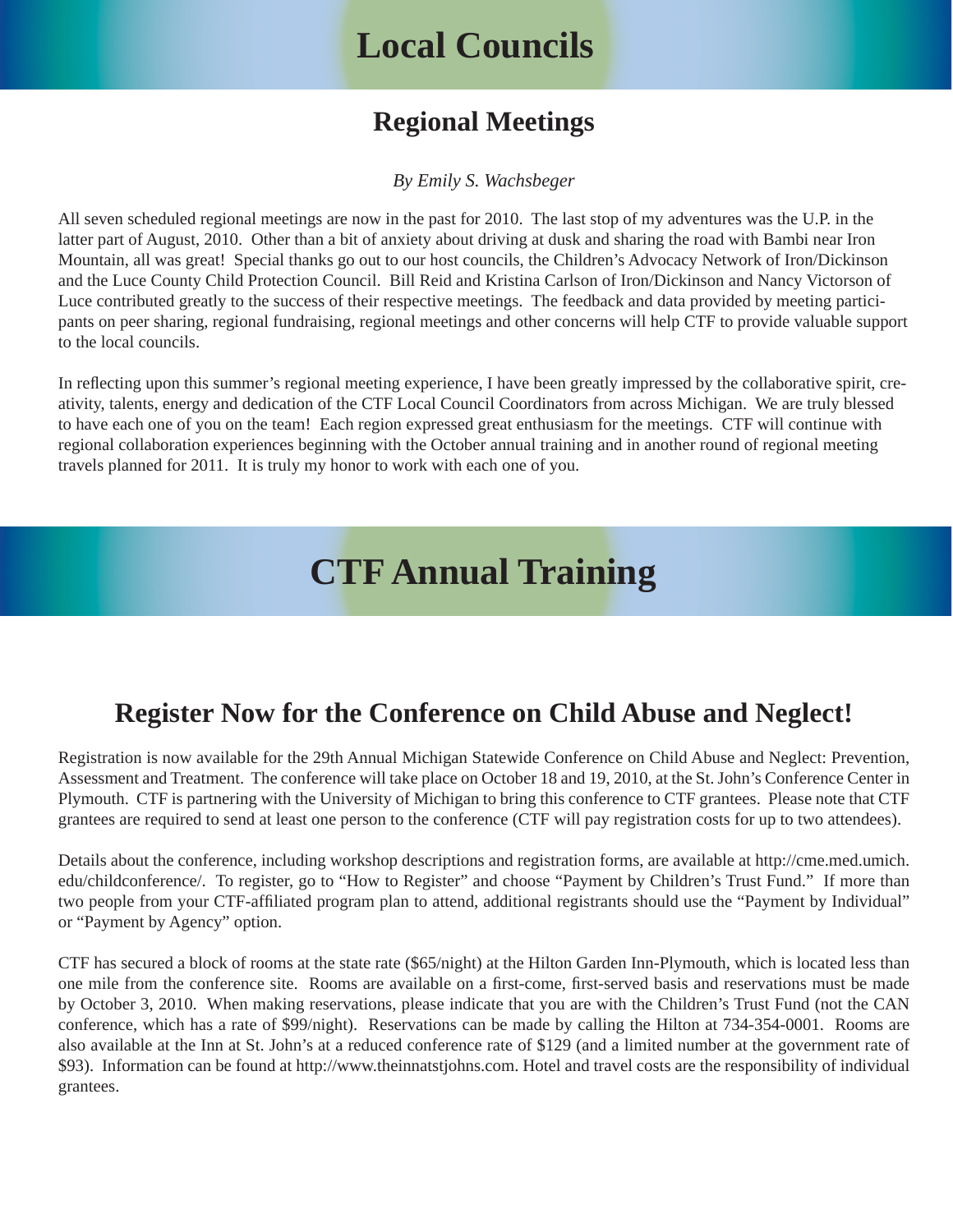## **Parenting Programs**



**Greetings to Michigan's Circle of Parents® network, and ongoing THANKS for a job well done! Our goal is to continue to build statewide capacity. Collaborative partners are always welcome.** 

#### **COP Success Stories**

Please send in your success story for CTF to submit to the National COP Headquarters for their monthly report.



#### **Updates**

• CTF's Circle of Parents Advisory Committee (COPAC) meeting was held on August 31st, from 1:30 - 2:30 p.m. The committee is open to all interested persons. The committee will be examining COP Advisory Committee Best Practices from the states of Illinois and Kansas, so that Michigan can incorporate these practices towards being more effective in strengthening and building our own COP statewide capacity efforts. A Meeting Wizard will be sent out to determine the best time for the next COPAC teleconference date.

• The military community is reaching out to partner with CTF in bringing COP to their families.

## **Parent Leadership Training a Success!**

On July 27-28, CTF hosted a "Parents Partnering for Change" leadership training for parents and caregivers in CTF programs. The training was offered in partnership with the Parent Leadership in State Government Training Project—an interdepartmental initiative that provides leadership training for Michigan parents who want to impact local and state program planning and policy development.

The training addressed ways to improve leadership and communication skills, successfully handle conflict, and make meetings most effective. In particular, the goal of the July training was to help parents be more involved in their respective CTF program. Comments from the training included, "Thank you, this training was very important in my new mission as an advocate" and "I would recommend any parent if they get the chance to do the training. I would do it again." When asked to rate statements about the training, the most highly-rated statements were, "The training made me want to be a better leader," and "The training helped me to see my personal strengths and weaknesses."

Fourteen parents from the following CTF programs participated in the training: Detroit Parent Network Pathways, MI – Ottawa, Circle of Parents Shiawassee County Council for CAN Southfield New Hope Missionary Baptist Church Circle of Parents Student Advocacy Center of Michigan Traverse City Area Public Schools West Midland Family Center Women's Resource Center of Livingston County

Thank you to these programs and the staff who helped facilitate parent participation in the training. In September, CTF will conduct follow-up calls with programs to debrief about the training, parent feedback, next steps, and ways that programs and CTF can continue to support parent leadership. CTF will also survey parents who attended the training to learn more about ways to support them in their leadership endeavors. Please contact Sarah Davis at CTF for additional information.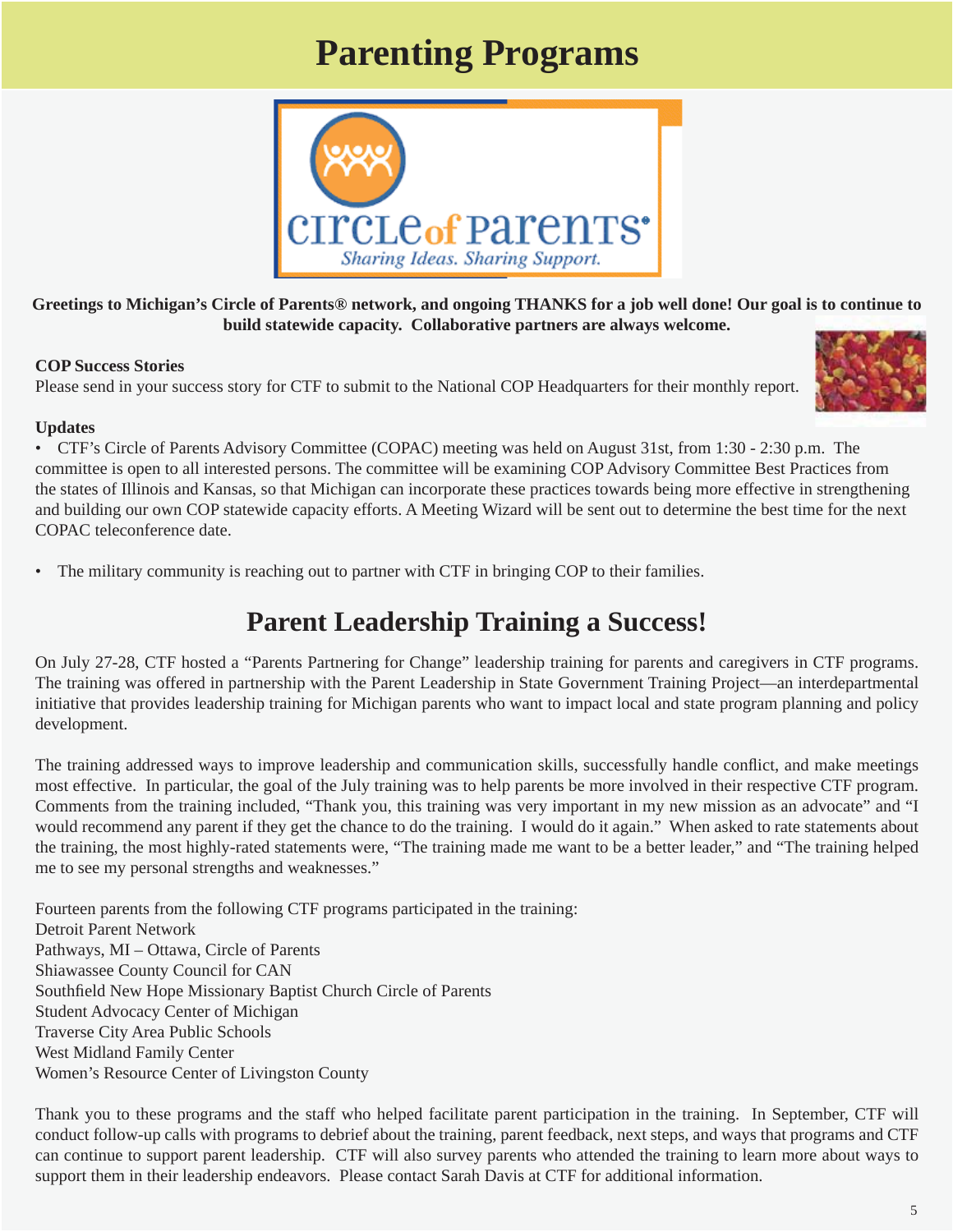## **September Observances**

#### **Grandparents Day- Sept. 12, 2010**

Grandparents Day is Sunday, September 12, 2010. Grandparents Day was founded by Marian McQuade and began in 1978 when President Jimmy Carter issued the first proclamation for Grandparents Day. For more information on this occasion, visit their website at http://www.grandparents-day.com/. Grandparents have an important role as part of the support system for children to prevent child abuse and neglect. CTF wishes all of Michigan's grandparents a happy Grandparents Day.



#### **Baby Safety Month Infant Safe Sleep Month**

This September is the 27th anniversary of Baby Safety Month. Palmetto Childproofing Inc, in conjunction with the Juvenile Products Manufacturers Association (JPMA), sponsor this emphasis on how to keep babies safe. For more information view the press release at http://www.prlog.org/10888686-septemberis-baby-safety-month-2010.html. Governor Jennifer Granholm has issued a proclamation of Infant Safe Sleep Month in Michigan for September, 2010. The proclamation can be viewed at http://www.michigan. gov/gov/0,1607,7-168-25488 54480-242319--,00. html.

#### **Family Day - Sept. 27, 2010**

Monday, September 27, 2010 is the 10th Family Day—A Day to Eat Dinner with Your Children. More than a decade of research by The National Center on Addiction and Substance Abuse (CASA) at Columbia University has consistently found that the more often kids eat dinner with their families, the less likely they are to smoke, drink or use drugs. For more information on this initiative visit their website at http://casafamilyday.org/familyday/.

#### **National Childhood Obesity Awareness Month**

2010 marks the first year of observing National Childhood Obesity Awareness Month in September. View President Barack Obama's proclamation at http://www.whitehouse.gov/ the-press-office/2010/09/01/presidential-procla[mation-national-childhood-obesity-awareness](http://www.whitehouse.gov/the-press-office/2010/09/01/presidential-proclamation-national-childhood-obesity-awareness-month)month.

#### **Children's Eye and Health Safety Month**

September is Children's Eye and Health Safety Month. More information on how to make use of this month-long emphasis is available from the American Academy of Ophthalmology at http://www.aao.org/ aaoesite/eyemd/children.cfm.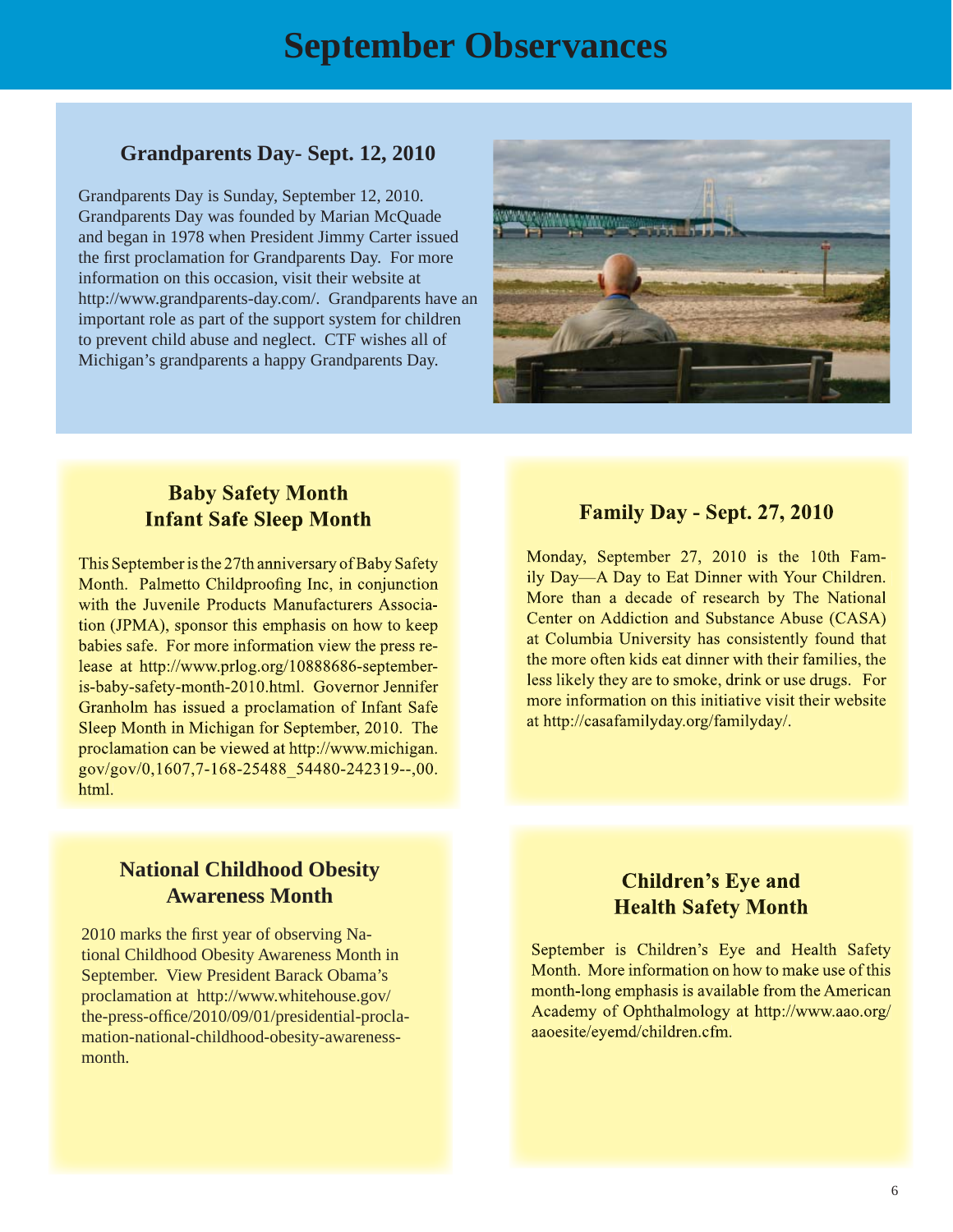## **Children's Central**

# **MICHIGAN STA**

News on the Ethical Treatment of Children from MSU-APRR Children's Central www.childrenscentral.msu.edu

#### **FTC Subpoenas 48 Food Companies Regarding Marketing to Kids**

The Federal Trade Commission is handing out more subpoenas to companies that market food to children and teens. After the 2008 report "Marketing Food to Children and Adolescents: A Review of Industry Expenditures, Activities and Self-Regulation" 48 companies received subpoenas. According to the Ad Age Daily article, "a handful of marketers that received subpoenas in 2007 were left off the 2010 list, presumably because they have limited their marketing to children."

"This is a follow-up to measure the effects that selfregulation has had over the last three years," said Carol Jennings, spokeswoman for the FTC's Division of Advertising Practices/Bureau of Consumer Protection.

While some have speculated that this new round of subpoenas could be a prelude to Congressional hearings and possible legislation, those from FTC have suggested this was not intended for regulation. However, it does make one think that children are one step closer to being protected from food and beverage marketers.



"The FTC sees marketing to children as a high priority," said Anthony DiResta, an attorney specializing in advertising, marketing and media at Washington firm Manatt Phelps and Phillip. "They see children as a vulnerable group that warrants special protection, just as they did the elderly. Given the new technological developments, like iPhones and location-based marketing, they see the emerging technologies can really have an impact on kids."

To read the full article please visit http://childrenscentral.msu.edu/outreach/newsletters.html and click on "Marketing Food to Children and Adolescents."

#### **Food and Beverage Marketing to Children and Adolescents: What Changes are Needed to Promote Healthy Eating Habits**

"Although many social, cultural and environmental factors influence children's and adolescents' risk for obesity, marketing may have an especially powerful impact on what foods and beverages they consume." This is according to a study put out by the Robert Wood Johnson Foundation (RWJF), a private foundation dedicated to providing health and health care for Americans, in 2008 in regards to the effects food and beverage marketers have on the overwhelming problem of childhood obesity in America.

A large portion of RWJF research looked at how food and beverage marketers encourage children to purchase products. Everything from television to in-school marketing was examined. While food and beverage marketers are starting to get tangled up with the Federal Trade Commission (see article above) and self-regulation, this article gives detail into what national regulations are in place right now to protect youth from deceptive marketing practices.

To read the full article please visit http://childrenscentral.msu.edu/outreach/newsletters.html and click on "Food and Beverage Marketing to Children and Adolescents".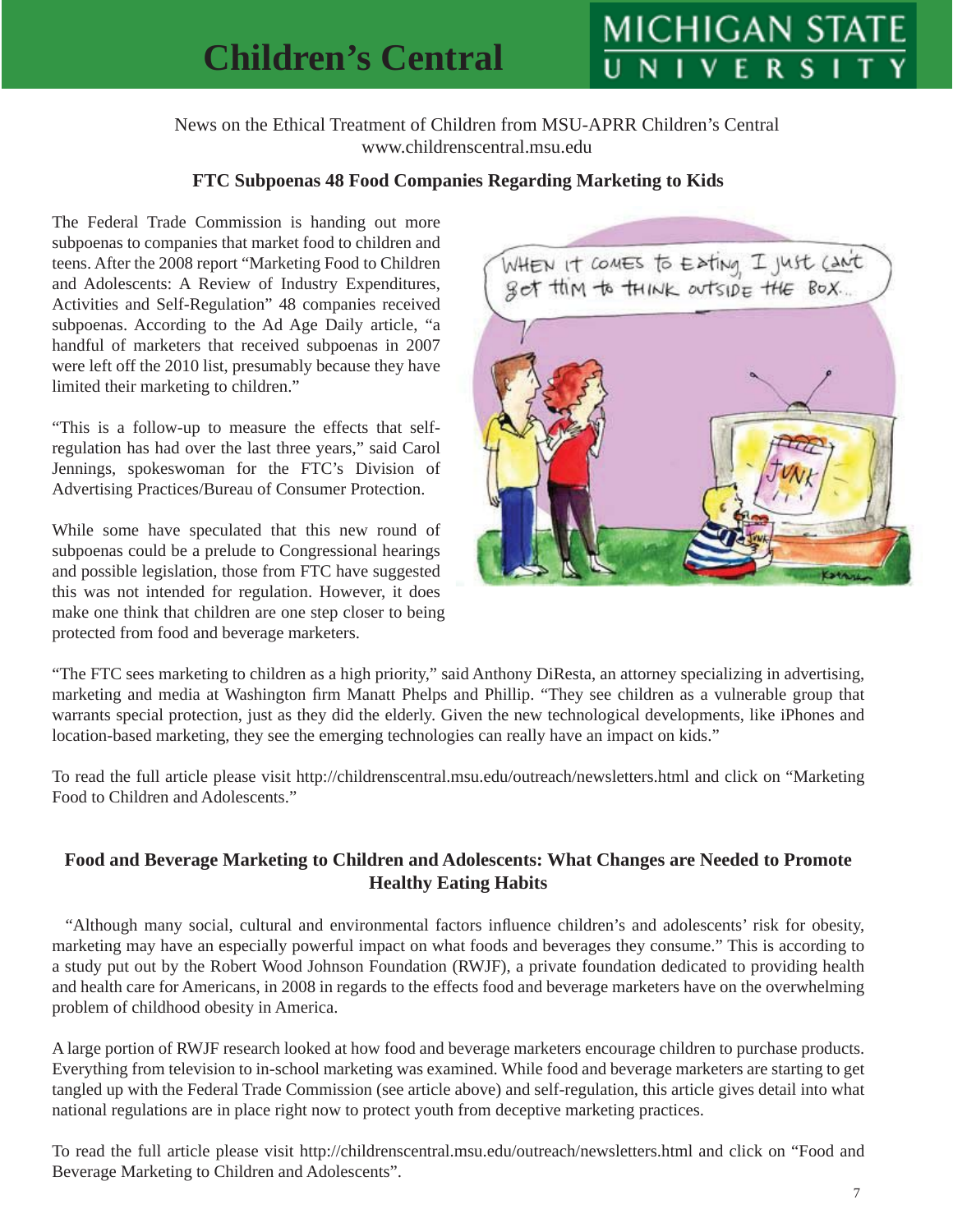## **Key Dates/Events**



**September 12:** National Grandparents Day is September 12, 2010. See page 6 for more information.

**September 13:** The Children's Trust Fund Board will meet at 1:30 p.m. at the DTE Energy Office, 101 S. Washington Square, Ste. 700, Lansing, MI. The public is welcome to attend. For more information call 517-373-4320.

**September 13:** Prevention Network will hold its Partner with Prevention Network Dinner on September 13, 2010, at 5:30 p.m. at the Lansing Center. Tickets are \$45.00. More information is available at www.partnerwithpn.org or by calling 1-800-968-4968.

**September 14:** Washtenaw Area Council for Children will host their Net Smart for Parents-Health and Internet training on September 14, from 6:00-8:00 p.m. at Washtenaw Intermediate School District, 1819 Wagner Road, Ann Arbor, MI. To RSVP call 734-434-4215.

**September 15:** Children's Charities Coalition will host their 2nd Celebrity Karaoke 'Sing Out for Kids' on September 15, 2010, at Mark Ridley's Comedy Castle in Royal Oak, MI. Proceeds will support CARE House of Oakland County. Call 248-332-7173 for details.

**September 16:** The Michigan Association for the Education of Young Children will hold an Infant Toddler Conference on September 16, 2010, at DoubleTree Hotel Dearborn [in Detroit, MI. For more information visit http://www.mi](http://www.miaeyc.org/conferences/infant_toddler.htm)aeyc.org/conferences/infant\_toddler.htm.

**September 16:** Child's Hope will hold their annual Bubbles and Beauty Event, hosted by Neiman Marcus on September 16, 2010, from 5:00-9:00 p.m. To RSVP email office@ childshope.org.

**September 19-24:** The St. Clair County Child Abuse/Neglect Council will hold its Community Roof Sit at the Birchwood Mall in Fort Gratiot, Michigan, the week of Sept. 19- 24, 2010. The event will be kicked off with a Walk for Kids Sake on September 19.

**September 21:** The Best Practices Work Group will hold an in-person meeting in Lansing.

**September 27:** On September 27 at 10:00 a.m., Bill Addison of the DHS Department of Monitoring and Internal Controls will conduct a 90-minute Webinar to educate local councils about recent fiscal regulatory changes regarding vendors receiving federal dollars.

**September 27:** September 27, 2010, is Family Day—A Day to Eat Dinner with Your Children. For more information see page 6.

**September 30:** The Child Abuse and Neglect Council of Saginaw County will hold its 30th Canniversary Celebration from 6:00 p.m. – 9:00 p.m. at the Temple Theatre in Saginaw, Michigan.

**September 30:** Child's Hope will hold their annual Hopes & Dreams – A Girls' Night Out on Thursday, September 30, 2010 from 5:00-9:00 p.m. at the Conference Event Center Ford Motor Company, 1151 Village Rd. Dearborn, MI 48124. For more information contact 313-583-6401 or office@childshope.org.



**October 1:** Care House- Macomb County Child Advocacy Center will hold its 2nd Annual Glow Gold Fundraiser on October 1, 2010 from 6:30 p.m.-10:30 p.m. at the Gowanie Golf Club, 24770 South River Road, Harrison Township, Michigan.

**October 14-15:** The 15th Annual Governor's Task Force on Child Abuse & Neglect Summit will be held Oct. 14-15, 2010, at Grand Traverse Resort & Spa in Traverse City, Michigan. This year's theme is "A Snapshot of Internet Child Exploitation". For more information contact Erika Engel at 517-241-6131.

October 15: The Jackson County Council for the Prevention of Child Abuse and Neglect willl hold A Murder Mystery Dinner fundraiser on October 15, 2010, at the Cascades Manor House, 1970 Kibby Road, Jackson, MI 49203. To purchase tickets call 517-788-4239.